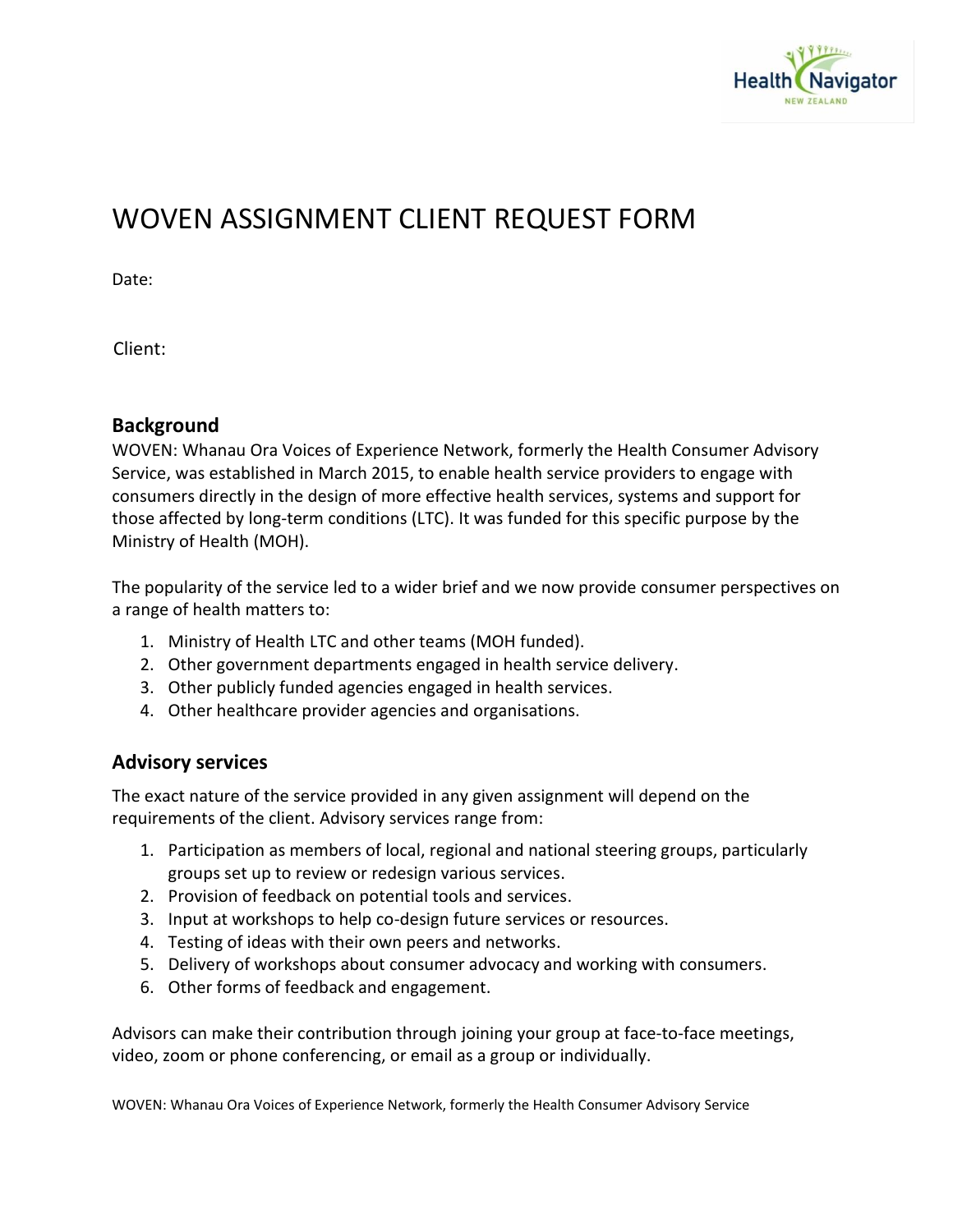

#### **Fees**

For Ministry of Health LTC teams, access to this service will be funded. For other groups, fees for advisor's time and travel are required. In the first instance, please fill out this form and send to [Susie Hill,](mailto:susie@heaelthnavigator.org.nz) who will be able to discuss your requirements and the options that are available to you.

# **Form**

Please complete the following. The more information you can give us the better we can quote for your project (if applicable) and supply the most appropriate advisors.

Organisation:

Division/committee:

Key contact:

Contact details:

1. Describe the project/service/issue you need input into

- 2. How far advanced is the project?
- 3. How many consumer advisors do you require?
- 4. If the advisor is to be part of a group, how many members will be in the group?

WOVEN: Whanau Ora Voices of Experience Network, formerly the Health Consumer Advisory Service